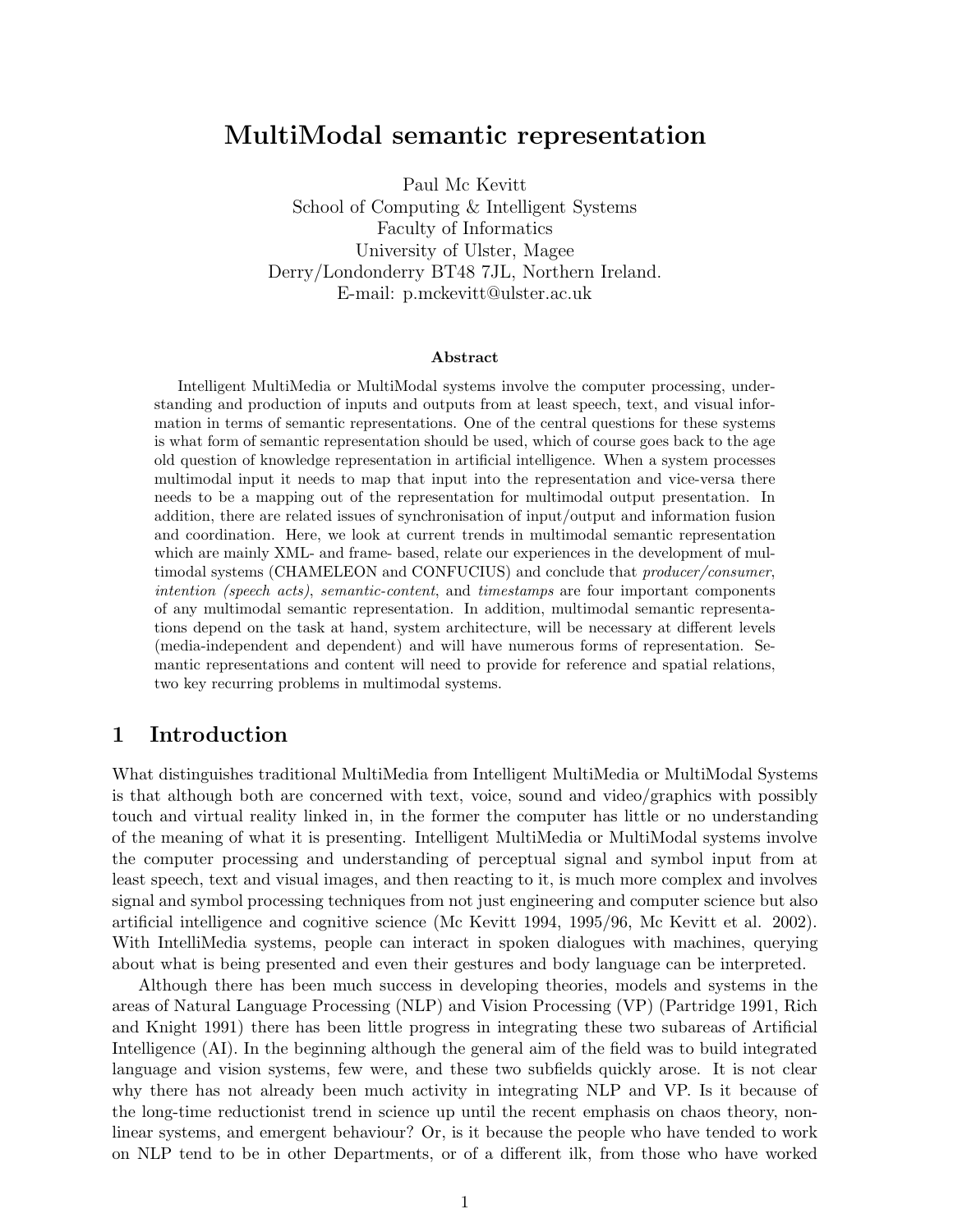on VP? Dennett (1991, p. 57-58) says "Surely a major source of the widespread skepticism about "machine understanding" of natural language is that such systems almost never avail themselves of anything like a visual workspace in which to parse or analyze the input. If they did, the sense that they were actually understanding what they processed would be greatly heightened (whether or not it would still be, as some insist, an illusion). As it is, if a computer says, "I see what you mean" in response to input, there is a strong temptation to dismiss the assertion as an obvious fraud."

People are able to combine the processing of language and vision with apparent ease. In particular, people can use words to describe a picture, and can reproduce a picture from a language description. Moreover, people can exhibit this kind of behaviour over a very wide range of input pictures and language descriptions. Even more impressive is the fact that people can look at images and describe not just the image itself but a set of abstract emotions evoked by it. Although there are theories of how we process vision and language, there are few theories about how such processing is integrated. There have been large debates in Psychology and Philosophy with respect to the degree to which people store knowledge as propositions or pictures (Kosslyn and Pomerantz 1977, Pylyshyn 1973).

There are at least two advantages of linking the processing of natural languages to the processing of visual scenes. First, investigations into the nature of human cognition may benefit. Such investigations are being conducted in the fields of Psychology, Cognitive Science, and Philosophy. Computer implementations of integrated VP and NLP can shed light on how people do it. Second, there are advantages for real-world applications. The combination of two powerful technologies promises new applications: automatic production of speech/text from images; automatic production of images from speech/text; and the automatic interpretation of images with speech/text. The theoretical and practical advantages of linking natural language and vision processing have also been described in Wahlster (1988).

Early work for synthesizing simple text from images was conducted by Waltz (1975) who produced an algorithm capable of labelling edges and corners in images of polyhedra. The labelling scheme obeys a constraint minimisation criterion so that only sets of consistent labellings are used. The system can be expected to become 'confused' when presented with an image where two mutually exclusive but self-consistent labellings are possible. This is important because in this respect the program can be regarded as perceiving an illusion such as what humans see in the Necker cube. However, the system seemed to be incapable of any higher-order text descriptions. For example, it did not produce natural language statements such as "There is a cube in the picture."

A number of natural language systems for the description of image sequences have been developed (Herzog and Retz-Schmidt 1990, Neumann and Novak 1986). These systems can verbalize the behaviour of human agents in image sequences about football and describe the spatio-temporal properties of the behaviour observed. Retz-Schmidt (1991) and Retz-Schmidt and Tetzlaff (1991) describe an approach which yields plan hypotheses about intentional entities from spatio-temporal information about agents. The results can be verbalized in natural language. The system called REPLAI-II takes observations from image sequences as input. Moving objects from two-dimensional image sequences have been extracted by a vision system (Herzog et al. 1989) and spatio-temporal entities (spatial relations and events) have been recognised by an event-recognition system. A focussing process selects interesting agents to be concentrated on during a plan-recognition process. Plan recognition provides a basis for intention recognition and plan-failure analysis. Each recognised intentional entity is described in natural language. A system called SOCCER (André et al. 1988, Herzog et al. 1989) verbalizes real-world image sequences of soccer games in natural language and REPLAI-II extends the range of capabilities of SOCCER. Here, NLP is used more for annotation through text generation with less focus on analysis.

Maaβ et al. (1993) describe a system, called *Vitra Guide*, that generates multimodal route descriptions for computer assisted vehicle navigation. Information is presented in natural lan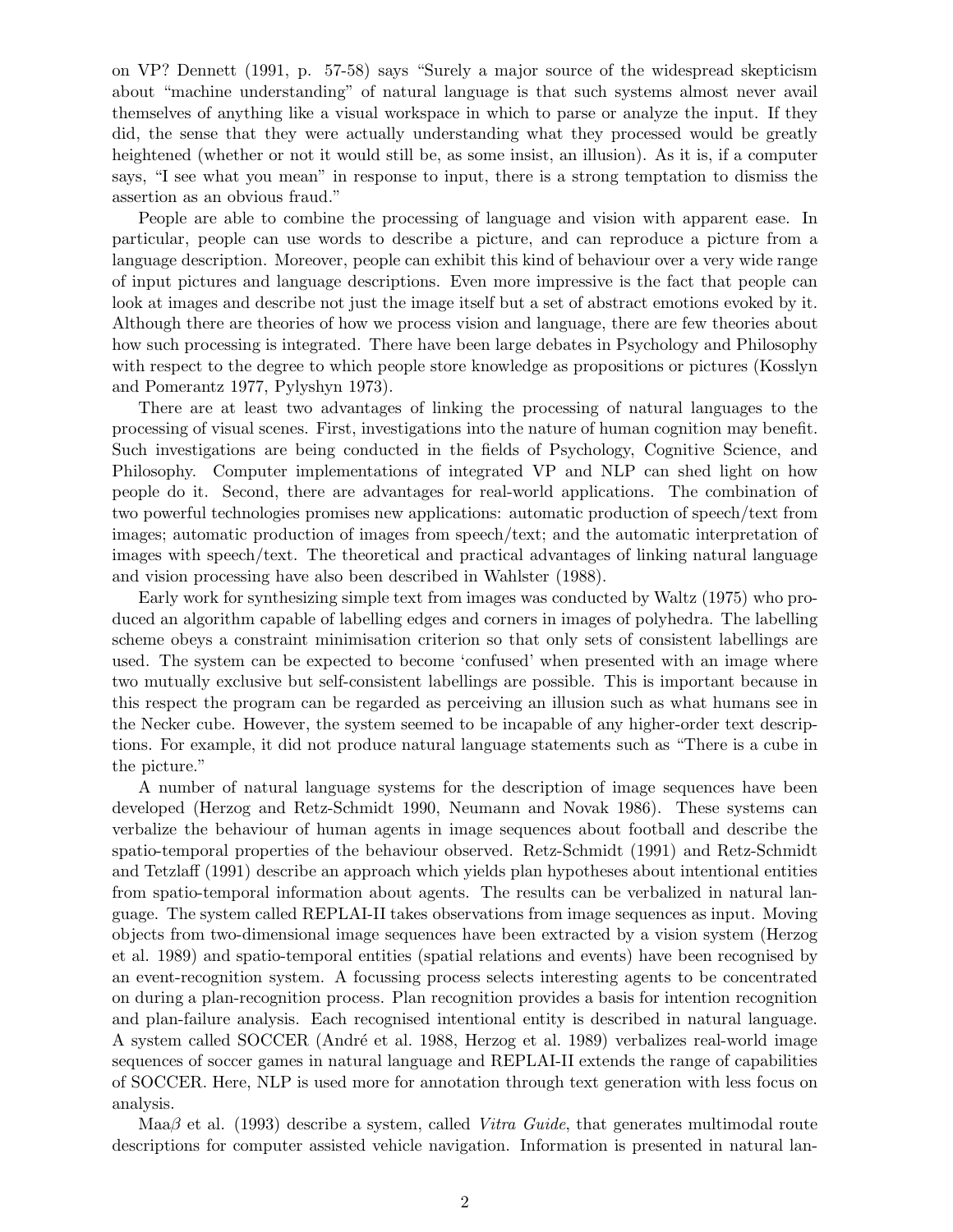guage, maps and perspective views. Three classes of spatial relations are described for natural language references: (1) topological relations (e.g. in, near), (2) directional relations (e.g. left, right) and (3) path relations (e.g. along, past). The output for all presentation modes relies on one common 3D model of the domain. Again, Vitra emphasizes annotation through generation of text, rather than analysis, and the vision module considers interrogation of a database of digitized road and city maps rather than vision analysis.

Some of the engineering work in NLP focusses on the exciting idea of incorporating NLP techniques with speech, touchscreen, video and mouse to provide advanced multimedia interfaces (Maybury 1993, Maybury and Wahlster 1998). Examples of such work are found in the ALFresco system which is a multimedia interface providing information on Italian Frescoes (Carenini et al. 1992 and Stock 1991), the WIP system that provides information on assembling, using, and maintaining physical devices like an expresso machine or a lawnmower (André and Rist 1993 and Wahlster et al. 1993) with more recent work on interactive presentations with an animated agent in PPP (Personalised Plan Presenter) (André et al. 1996, André and Rist 2000), AiA (Adaptive Communication Assistant for Effective Infobahn Access) (André and Rist 2001) and Miau (Multiple Internet Agents for User-Adaptive Decision Support) (André et al. 2000), and a multimedia interface which identifies objects and conveys route plans from a knowledge-based cartographic information system (Maybury 1991).

Others, developing general IntelliMedia platforms include *CHAMELEON* (Brøndsted et al. 1998, 2001) *SmartKom* (Reithinger 2001, Wahlster et al. 2001) *Situated Artificial Communicators* (Rickheit and Wachsmuth 1996), *Communicative Humanoids* (Thórisson 1996, 1997), *AESOPWORLD* (Okada 1996, 1997) and MultiModal Interfaces like *INTERACT* (Waibel et al. 1996). Other moves towards integration are reported in Denis and Carfantan (1993), Granström et al. (2002), Maybury (1997), Maybury and Wahlster (1998), Mc Kevitt (1994, 1995/96), Mc Kevitt et al. (2002) and Pentland (1993).

With the current proliferation of work in the area of Intelligent MultiMedia or MultiModal Systems one of the central questions people are asking is what is the correct semantic representation. And we must keep in mind of course that multimodal semantics not only applies to multimodal systems but also to efforts on semantic markup of the World Wide Web or *The Semantic Web* (see Berners-Lee et al. 2001).

# 2 MultiModal semantic representation

Detailed discussions on the nature and requirements of multimodal semantic representations are to be found in Romary (2001), Maybury (2001) and Bunt and Romary (2002). Chai et al. (2002) present their views on what such a semantics should contain. It is clear that a multimodal semantic representation must support interpretation and generation, any kind of multimodal input and output and a variety of semantic theories. The representation may contain architectural, environmental, and interactional information. Architectural information includes producer/consumer of the information, information confidence, and input/output devices. Environmental representation includes timestamps and spatial information. Interactional representation includes speaker/user's state.

Much of the work in MultiModal Systems chooses frames or XML to represent multimodal semantics. Frames are used in CHAMELEON, AESOPWORLD, REA (Cassell et al. 2000), Ymir (Thorisson 1996, 1997) and WordsEye (Coyne and Sproat 2001). The semantics can be localised as in CHAMELEON where the frames are stored in a central blackboard or distributed throughout various modules as in Ymir. XML-based representations are used in BEAT (Cassell et al. 2001), SmartKom (Wahlster et al. 2001) using M3L (MultiModal Markup Language), MI-AMM using MMIL (MultiModal Interface Language) (Reithinger et al. 2002), MUST (Almeida et al. 2002) using MXML (MUST XML) and IMPROVISE (Zhou and Feiner 2001).

There are other multimodal systems using alternative specialised semantic representations. Ahn et al. (1996) and Bunt et al. (1998) use type theoretical logic within the DenK system,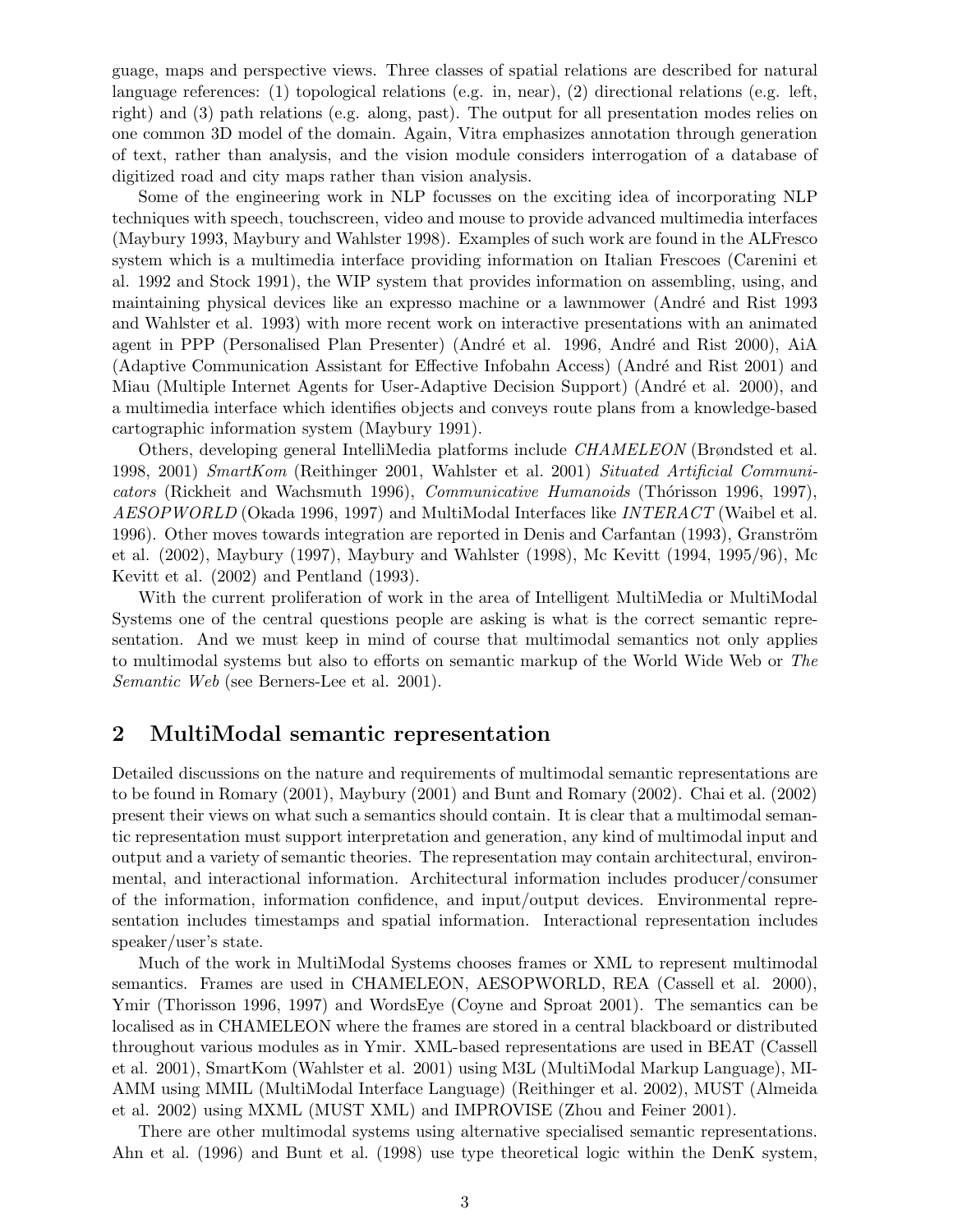an electronic cooperative assistant, to represent domain knowledge, dialogue context, and a context-change theory of communication. Siskind (1995) uses event-logic truth conditions for simple spatial motion verbs in ABIGAIL which focusses on segmenting continuous motion pictures into distinct events and classifying those events into event types. Bailey et al. (1997) use x-schemas (eXecuting schemas) and f-structs (Feature-STRUCTures) representations which combine schemata representations with fuzzy set theory. They uses a formalism of Petri nets to represent x-schemas as a stable state of a system that consists of small elements which interact with each other when the system is moving from state to state. Narayanan et al. (1995) discuss the possibility of developing visual primitives for language primitives and use Schank's (1973) Conceptual Dependency (CD) theory in a 3D language visualisation system. As an alternative to symbolic representation methods for multimodal semantics there are also connectionist methods. Sales et al. (1996) in their *Neural State Machine* investigate Weightless Artificial Neural Network connectionist representations for grounding visual and linguistic representations. Feldman et al. (1996) in the  $L_0$  project look at how a system can learn sentence-picture pairs. They started out using connectionist methods for grammar learning but then adopted a probabilistic framework which was thought to provide more versatile representations. Grumbach (1996) investigates how a hybrid connectionist model can be used to model implicit knowledge (e.g. sensori-motor associations) and explicit knowledge (e.g. a teacher giving verbal advice). Waibel et al. (1996) look at multimodal human computer interfaces with spoken dialogue, face recognition and gesture tracking with mainly neural network and statistical methods.

In addition to the various methods deployed for multimodal semantics within multimodal systems there are also moves from bodies, mainly industrial, to define markup languages for multimodal systems. SALT (Speech Application Language Tags) (2002) is an open standard attempt to augment existing XML-based markup languages in order to provide spoken access to many forms of content through a wide variety of devices, to promote multimodal interaction and to enable voice on the internet. The SALT specification language defines a set of lightweight tags as extensions to commonly used Web-based markup languages. VoiceXML (2002) arose from a need to define a markup language for over-the-telephone dialogues and at a time, 1999, when many pieces of the Web infrastructure as we know it today had not matured. There are also additional semantic markup languages within the XML family of the WorldWideWeb Consortium (W3C) such as Ontology Web Language (OWL) published by the W3C's Web Ontology Working Group (OWL 2002). OWL is a derivative of DAML+OIL (DARPA Agent Markup Language, Ontology Interchange Language) Web Ontology Language (DAML+OIL 2002) and builds upon the Resource Description Framework (RDF). Also, relevant is the fact that W3C has a Working Group on Multimodal Interaction looking at Multimodal interaction on the web with specific focus on a markup specification for synchronisation across various modalities and devices with a wide range of capabilities (W3C-MMI 2002).

# 3 MultiModal experiences: CHAMELEON and CONFUCIUS

We have had experience with developing two MultiModal systems, CHAMELEON and CONFU-CIUS and each system has its own requirements in terms of MultiModal semantic representation.

## 3.1 CHAMELEON

CHAMELEON has a distributed architecture of communicating agent modules processing inputs and outputs from different modalities and each of which can be tailored to a number of application domains. The process synchronisation and intercommunication for CHAMELEON modules is performed using the DACS (Distributed Applications Communication System) Inter Process Communication (IPC) software (see Fink et al. 1996) which enables CHAMELEON modules to be glued together and distributed across a number of servers. Presently, there are ten software modules in CHAMELEON: blackboard, dialogue manager, domain model, gesture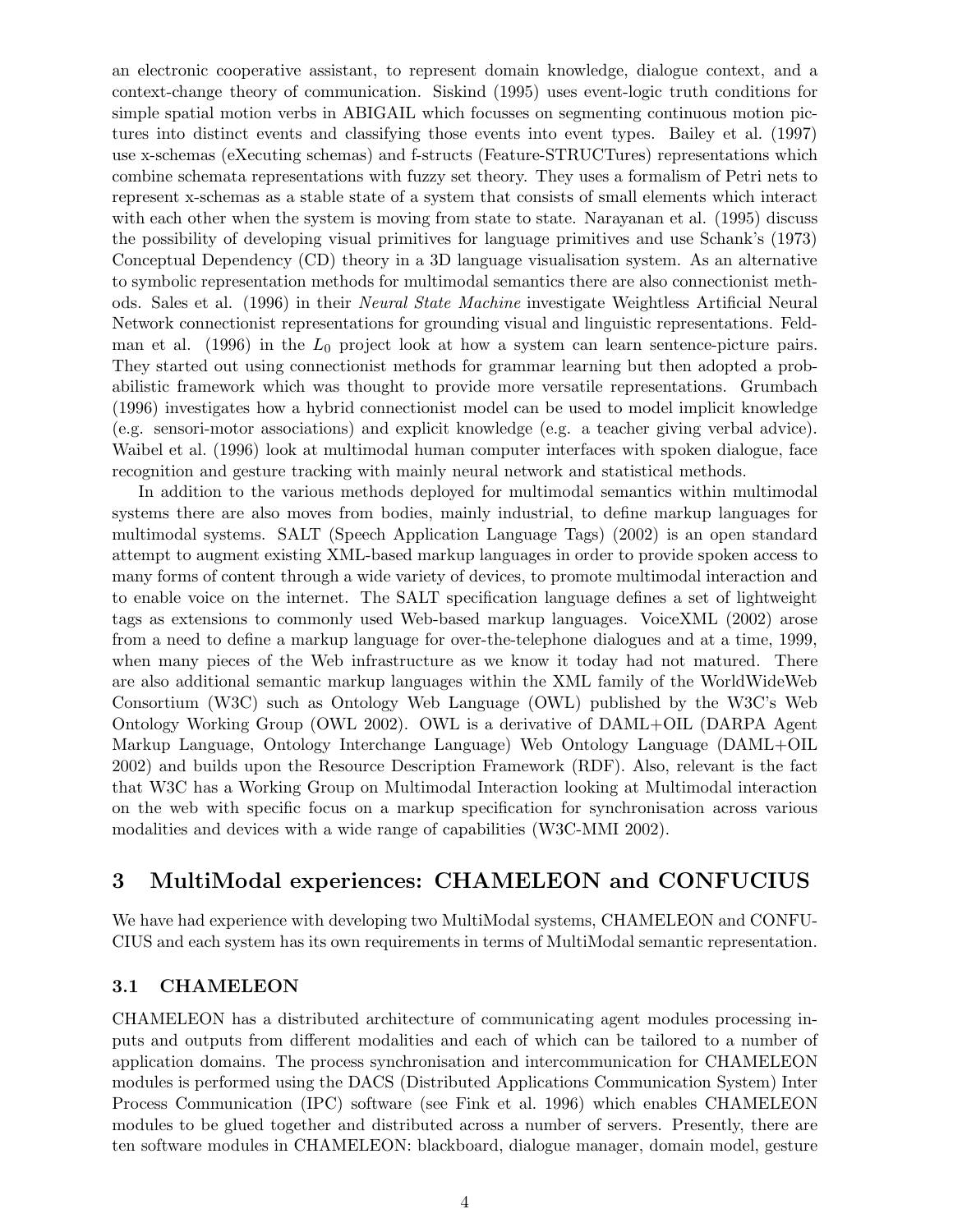

Figure 1: Architecture of CHAMELEON

recogniser, laser system, microphone array, speech recogniser, speech synthesiser, natural language processor (NLP), and Topsy as shown in Figure 1. More detail on CHAMELEON can be found in Brøndsted et al. 1998, 2001).

An initial application of CHAMELEON is the *IntelliMedia WorkBench* which is a hardware and software platform as shown in Figure 2. One or more cameras and lasers can be mounted in the ceiling, microphone array placed on the wall and there is a table where things (objects, gadgets, people, pictures, 2D/3D models, building plans, or whatever) can be placed. The current domain is a *Campus Information System* which at present gives information on the architectural and functional layout of a building. 2-dimensional (2D) architectural plans of the building drawn on white paper are laid on the table and the user can ask questions about them. Presently, there is one static camera which calibrates the plans on the table and the laser, and interprets the user's pointing while the system points to locations and draws routes with a laser. Inputs are simultaneous speech and/or pointing gestures and outputs are synchronised speech synthesis and pointing. We currently run all of CHAMELEON on a standard Intel pentium computer which handles input for the Campus Information System in real-time.

## 3.2 Frame semantics

CHAMELEON's *blackboard* stores semantic representations produced by each of the other modules and keeps a history of these over the course of an interaction. All modules communicate through the exchange of semantic representations with each other or the blackboard. The meaning of interactions over the course of a MultiModal dialogue is represented using a frame semantics with frames in the spirit of Minsky (1975). The intention is that all modules in the system can produce and read frames. Frames are coded in CHAMELEON with messages built as predicate-argument structures following a BNF definition. The frame semantics was first presented in Mc Kevitt and Dalsgaard (1997). Frames represent some crucial elements such as *module*, *input/output*, *intention*, *location*, and *timestamp*. Module is simply the name of the module producing the frame (e.g. NLP). Inputs are the input recognised whether spoken (e.g. "Show me Hanne's office") or gestures (e.g. pointing coordinates) and outputs the intended output whether spoken (e.g. "This is Hanne's office.") or gestures (e.g. pointing coordinates). Timestamps can include the times a given module commenced and terminated processing and the time a frame was written on the blackboard. The frame semantics also includes representa-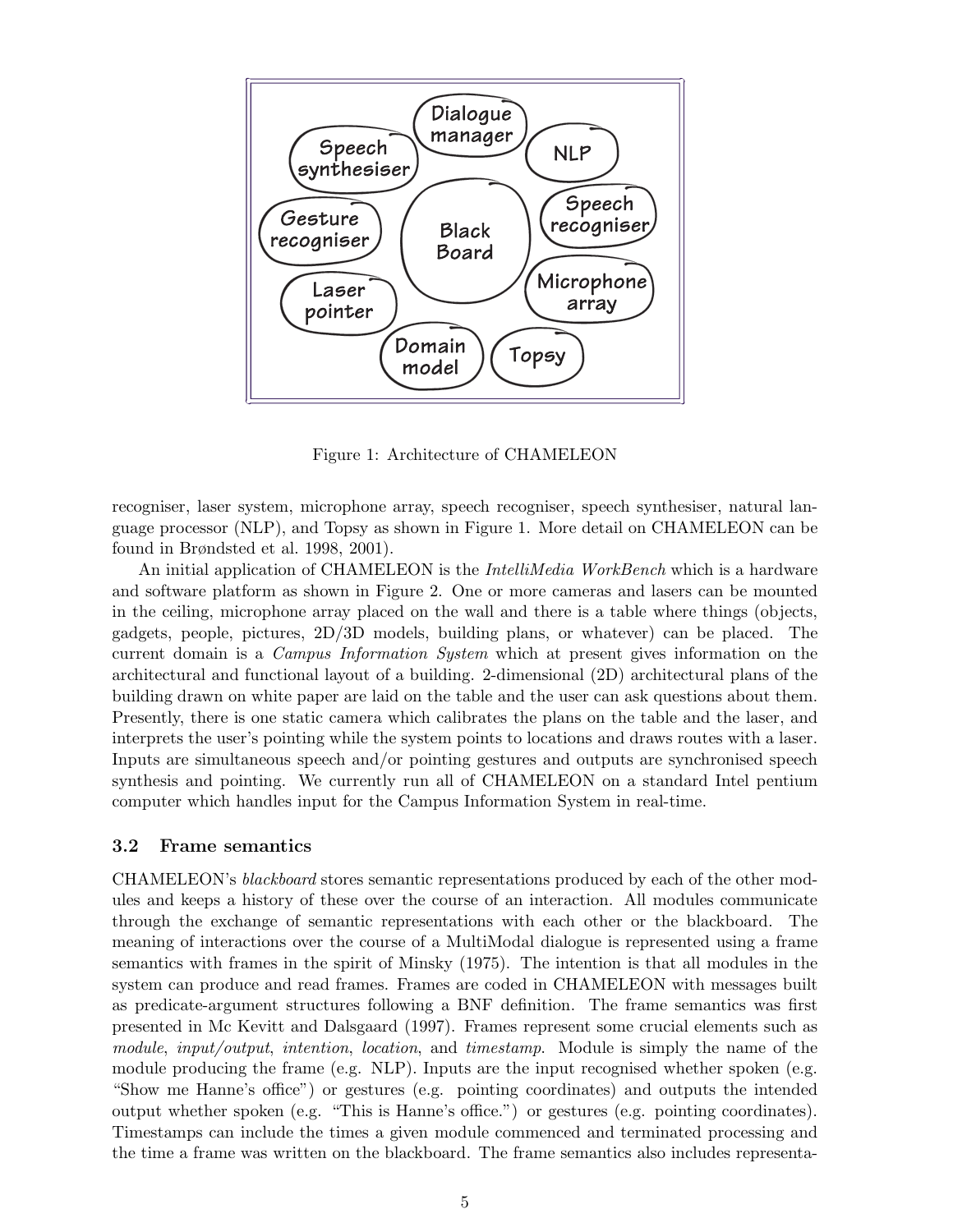

Figure 2: Physical layout of the IntelliMedia WorkBench

tions for two key phenomena in language/vision integration: reference and spatial relations.

Frames can be grouped into three categories: (1) *input*, (2) *output* and (3) *integration*. Input frames are those which come from modules processing perceptual input, output frames are those produced by modules generating system output and integration frames are integrated meaning representations constructed over the course of a dialogue (i.e. all other frames). Here, we shall discuss frames with a focus more on frame semantics than on frame syntax and in fact the actual coding of frames as messages within CHAMELEON has a different syntax.

## 3.2.1 Input frames

An input frame takes the general form:

[MODULE INPUT: input INTENTION: intention-type TIME: timestamp]

where MODULE is the name of the input module producing the frame, INPUT can be at least UTTERANCE or GESTURE, *input* is the utterance or gesture and *intention-type* includes different types of utterances and gestures. An utterance input frame can at least have intentiontype (1) query?, (2) instruction! and (3) declarative. An example of an utterance input frame is:

[SPEECH-RECOGNISER UTTERANCE: (Point to Hanne's office) INTENTION: instruction! TIME: timestamp]

A gesture input frame is where *intention-type* can be at least (1) pointing, (2) mark-area, and (3) indicate-direction. An example of a gesture input frame is:

[GESTURE GESTURE: coordinates (3, 2)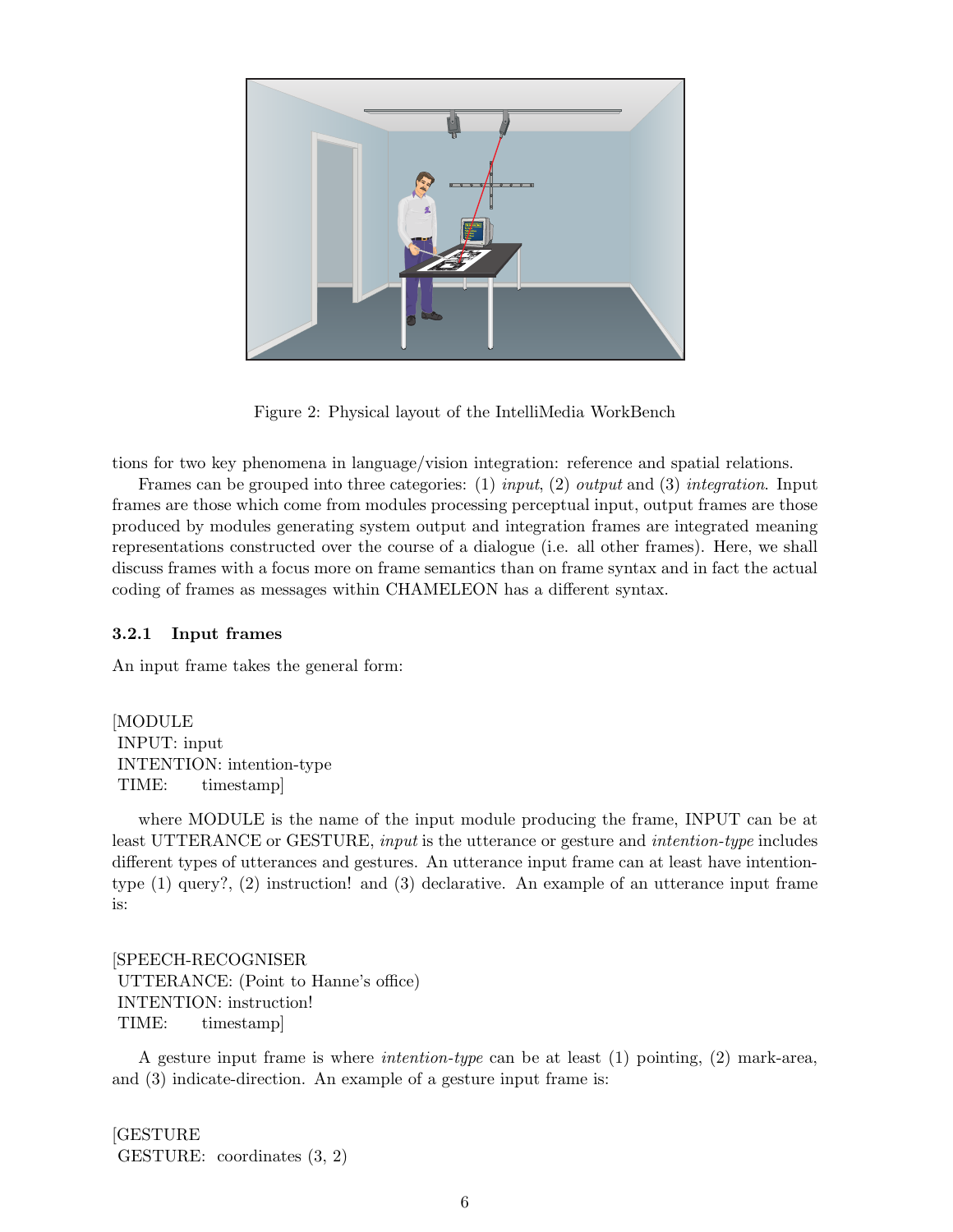INTENTION: pointing TIME: timestamp]

## 3.2.2 Output frames

An output frame takes the general form:

[MODULE INTENTION: intention-type OUTPUT: output TIME: timestamp]

where MODULE is the name of the output module producing the frame, *intention-type* includes different types of utterances and gestures and OUTPUT is at least UTTERANCE or GESTURE. An utterance output frame can at least have intention-type (1) query? (2) instruction!, and (3) declarative. An example utterance output frame is:

[SPEECH-SYNTHESIZER INTENTION: declarative UTTERANCE: (This is Hanne's office) TIME: timestamp]

A gesture output frame can at least have intention-type (1) description (pointing), (2) description (route), (3) description (mark-area), and (4) description (indicate-direction). An example gesture output frame is:

[LASER INTENTION: description (pointing) LOCATION: coordinates (5, 2) TIME: timestamp]

## 3.2.3 Integration frames

Integration frames are all those other than input/output frames. An example utterance integration frame is:

[NLP INTENTION: description (pointing) LOCATION: office (tenant Hanne) (coordinates (5, 2)) UTTERANCE: (This is Hanne's office) TIME: timestamp]

Things become even more complex with the occurrence of references and spatial relationships:

[MODULE INTENTION: intention-type LOCATION: location LOCATION: location LOCATION: location SPACE-RELATION: beside REFERENT: person LOCATION: location TIME: timestamp]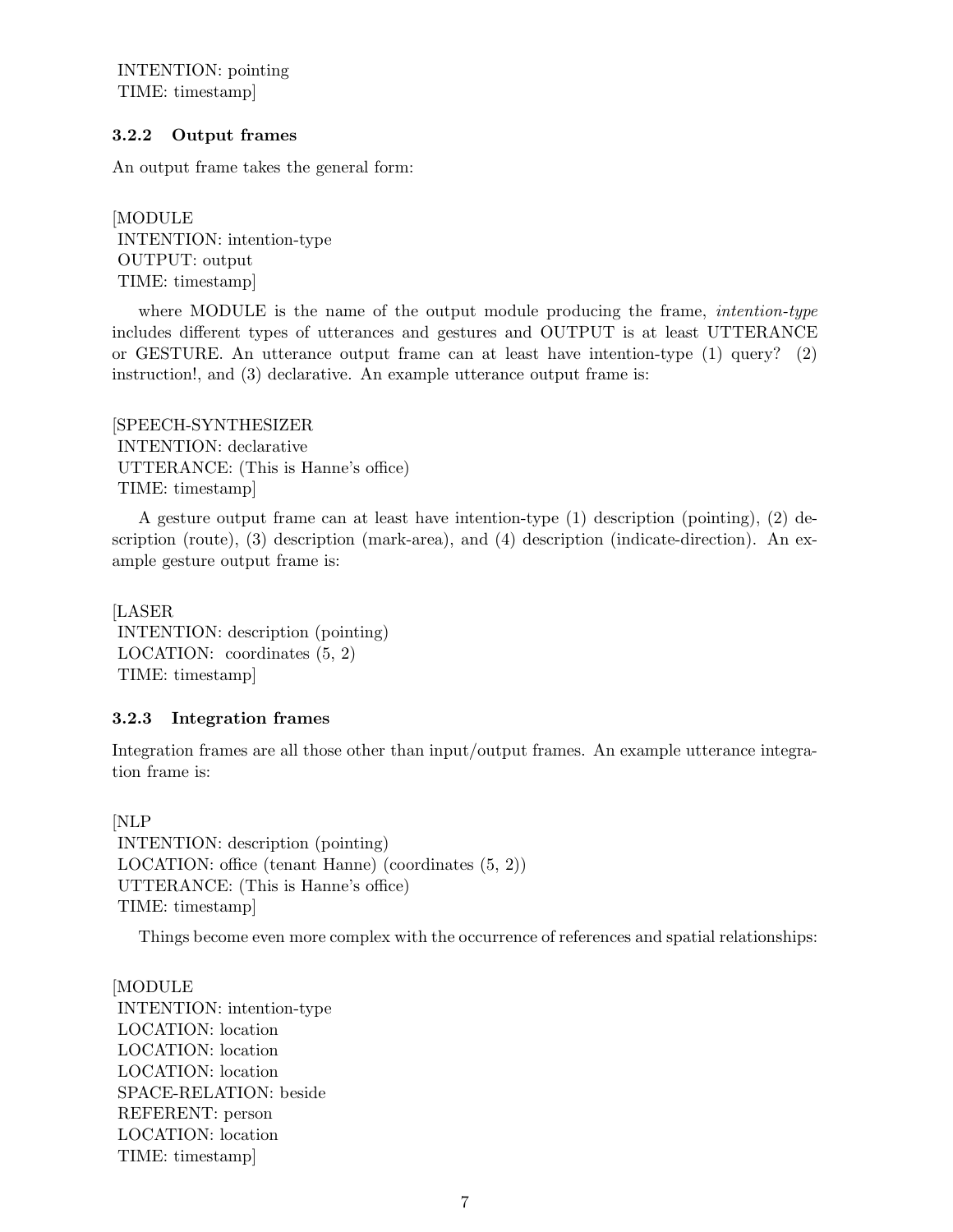An example of such an integration frame is:

[DOMAIN-MODEL INTENTION: query? (who) LOCATION: office (tenant Hanne) (coordinates (5, 2)) LOCATION: office (tenant Jørgen) (coordinates (4, 2)) LOCATION: office (tenant Børge) (coordinates (3, 1)) SPACE-RELATION: beside REFERENT: (person Paul-Dalsgaard) LOCATION: office (tenant Paul-Dalsgaard) (coordinates (4, 1)) TIME: timestamp]

We have reported complete blackboard histories for the instruction "Point to Hanne's office" and the query "Whose office is this?"  $+$  [pointing] (exophoric/deictic reference) in Mc Kevitt and Dalsgaard (1997) and Brøndsted et al. (1998). With respect of spatial relations we derive all the frames appearing on the blackboard for the example: "Who's in the office beside him?' in Mc Kevitt (2000).

To summarise, in CHAMELEON and the IntelliMedia Workbench we have found that *producer/consumer*, *intention (speech acts)*, *semantic-content*, and *timestamps* are four important components of any multimodal semantic representation. With respect of multimodal semanticcontent there is a requirement of representing two key elements of multimodal systems: reference and spatial relations.

# 4 Seanchaí

Within an intelligent multimedia storytelling platform called Seanchaí we are interested in generating 3D animation automatically. Seanchaí will perform multimodal storytelling generation, interpretation and presentation and consists of *Homer*, a storytelling generation module, and CONFUCIUS, a storytelling interpretation and presentation module (see Figure 3). The output of the former module could be fed as input to the latter. Homer focuses on natural language story generation. It will receive two types of input from the user, (1) either the beginning or the ending of a story in the form of a sentence, and (2) stylistic specifications, and outputs natural language stories; and CONFUCIUS focuses on story interpretation and multimodal presentation. It receives input natural language stories or (play/movie) scripts and presents them with 3D animation, speech and non-speech audio.



Figure 3: Intelligent multimodal storytelling platform – *Seancha´ı*

The knowledge base and its visual knowledge semantic representation are used in CON-FUCIUS (see Figure 4), and they could also be adopted in other vision and natural language processing integration applications. The dashed part in the figure includes the prefabricated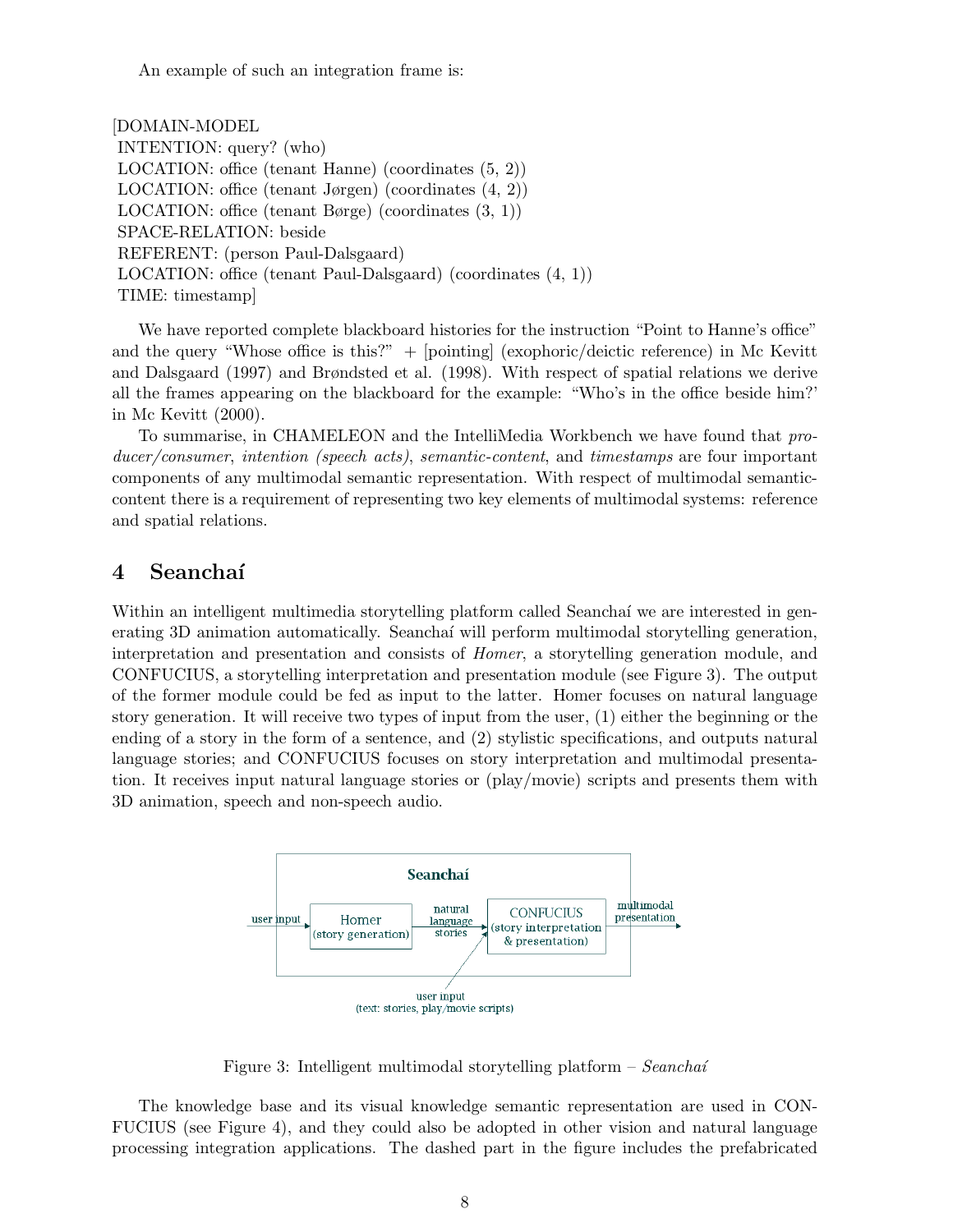

Figure 4: System architecture of CONFUCIUS

objects such as characters, props, and animations for basic activities, which will be used in the *Animation generation* module. When the input is a story, it will be transferred to a script by the *script writer*, then parsed by the *script parser* and the *natural language processing* module respectively. The modules for *Natural Language Processing (NLP)*, *Text to Speech (TTS)* and *sound effects* operate in parallel. Their outputs will be fused at *code combination*, which generates a holistic 3D world representation including animation, speech and sound effects. NLP will be performed using Gate and WordNet, TTS will be performed using Festival or Microsoft Whistler, VRML (Virtual Reality Modelling Language) will be used to model the story 3D virtual world, and visual semantics is represented using a Prolog-like formalism.

## 4.1 Visual knowledge representation

Existing multimodal semantic representations within various intelligent multimedia systems may represent the general organisation of semantic structure for various types of inputs and outputs and are usable at various stages such as media fusion and pragmatic aspects. However, there is a gap between high-level general multimodal semantic representation and lower-level representation that is capable of connecting meanings across modalities. Such a lower-level meaning representation, which links language modalities to visual modalities, is proposed in Ma and Mc Kevitt (2003). Figure 5 illustrates the multimodal semantic representation of CONFUCIUS. It is composed of language, visual and non-speech audio modalities. Between the multimodal semantics and each specific modality there are two levels of representation: one is a high-level multimodal semantic representation which is media-independent, the other is an intermediate level media-dependent representation. CONFUCIUS will use an XML-based representation for high-level multimodal semantics and an extended predicate-argument representation for intermediate representation which connects language with visual modalities as shown in Figure 5. Our visual semantics decomposition method is at the intermediate representation level (see Ma and Mc Kevitt 2003). It is suitable for implementation in the 3D graphic modelling language VRML. It will be translated to VRML code by a Java program in CONFUCIUS. We also plan to include non-speech audio in the media-dependent and media-independent semantic representations.

The predicate-argument format we apply to represent verb semantics has a Prolog-inspired nomenclature. Each non-atomic action is defined by one or more subgoals, and the name of every goal/subgoal reveals its purpose and effect. Primitives 1 through 14 are basic primitive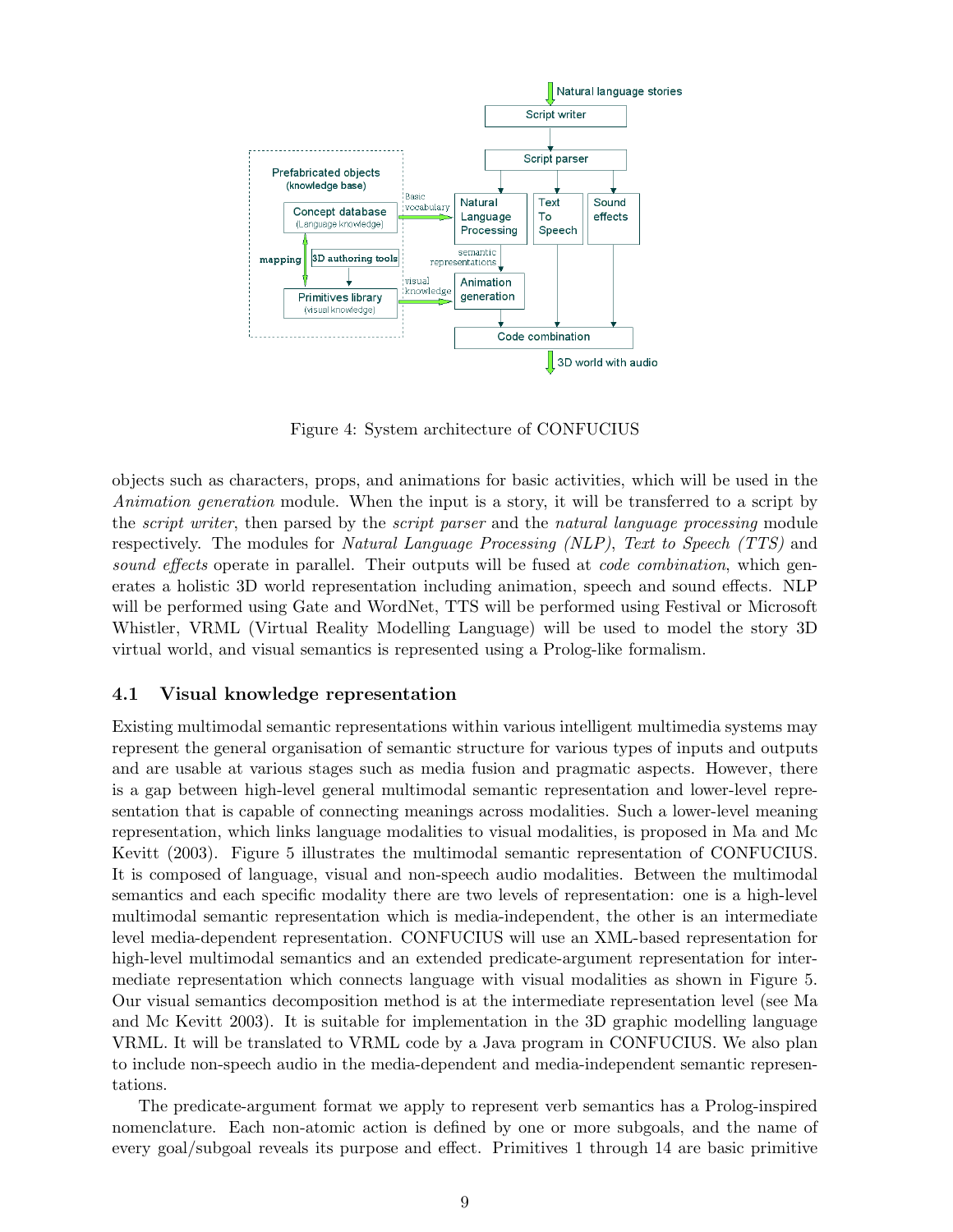

Figure 5: MultiModal semantic representation in CONFUCIUS

actions in our framework (Figure 6). We do not claim that these fourteen cover all the necessary primitives needed in modelling observable verbs.  $13<sup>1</sup>$  and  $14<sup>2</sup>$  are actually not primitive actions, but they are necessary in processing complex space displacement. In the first twelve primitives, 1-3 describe position movement, 4 and 5 concern orientation changes, 6-9 focus on alignment, 10 is a composite action (not atomic) composed by lower level primitives, and 11, 12 concern size (shape) changes. Figure 7 illustrates the hierarchical structure of the twelve primitives. Higher level actions are defined by lower level ones. For instance, alignment operations are composed by move() and/or moveTo() predicates. Definitions of the primitives are given in Ma and Mc Kevitt (2003).

```
1) move(obj, xInc, yInc, zInc)
 2) moveTo(obj, loc)
 3) moveToward(obj, loc, displacement)
 4) rotate(obj, xAngle, yAngle, zAngle)
 5) faceTo(obj1, obj2)
 6) alignMiddle(obj1, obj2, axis)
7) alignMax(obj1, obj2, axis)
 8) alignMin(obj1, obj2, axis)
 9) alignTouch(obj1, obj2, axis)
10) touch(obj1, obj2, axis) ; for the relation of support and contact
11) scale(obj, rate) ; scale up/down, change size
12) squash(obj, rate, axis) ; squash or lengthen an object
13) group(x, [y|_], newObj)
14) ungroup(xyList, x, yList)
```
#### Figure 6: Basic predicate-argument primitives within CONFUCIUS

The predicate-argument primitives can be used to provide definitions of visual semantics of verbs. For example,

Example 1,  $jump^3$ :

 $jump(x):$ 

```
type(x, Animal),
move(x.feet, _, HEIGHT, _),
```
<sup>&</sup>lt;sup>1</sup>As is the convention in the programming language Prolog, arguments can be replaced by an underscore if they are undetermined.

<sup>&</sup>lt;sup>2</sup>ungroup element x from a list which contains it. yList is the rest of the list after deleting x from the original list. This is also a basic list operation in Prolog.

<sup>3</sup> Semantic constraint – declare an instance of the type 'Animal'. Metaphor usage of vegetal or inanimate characters is not considered here.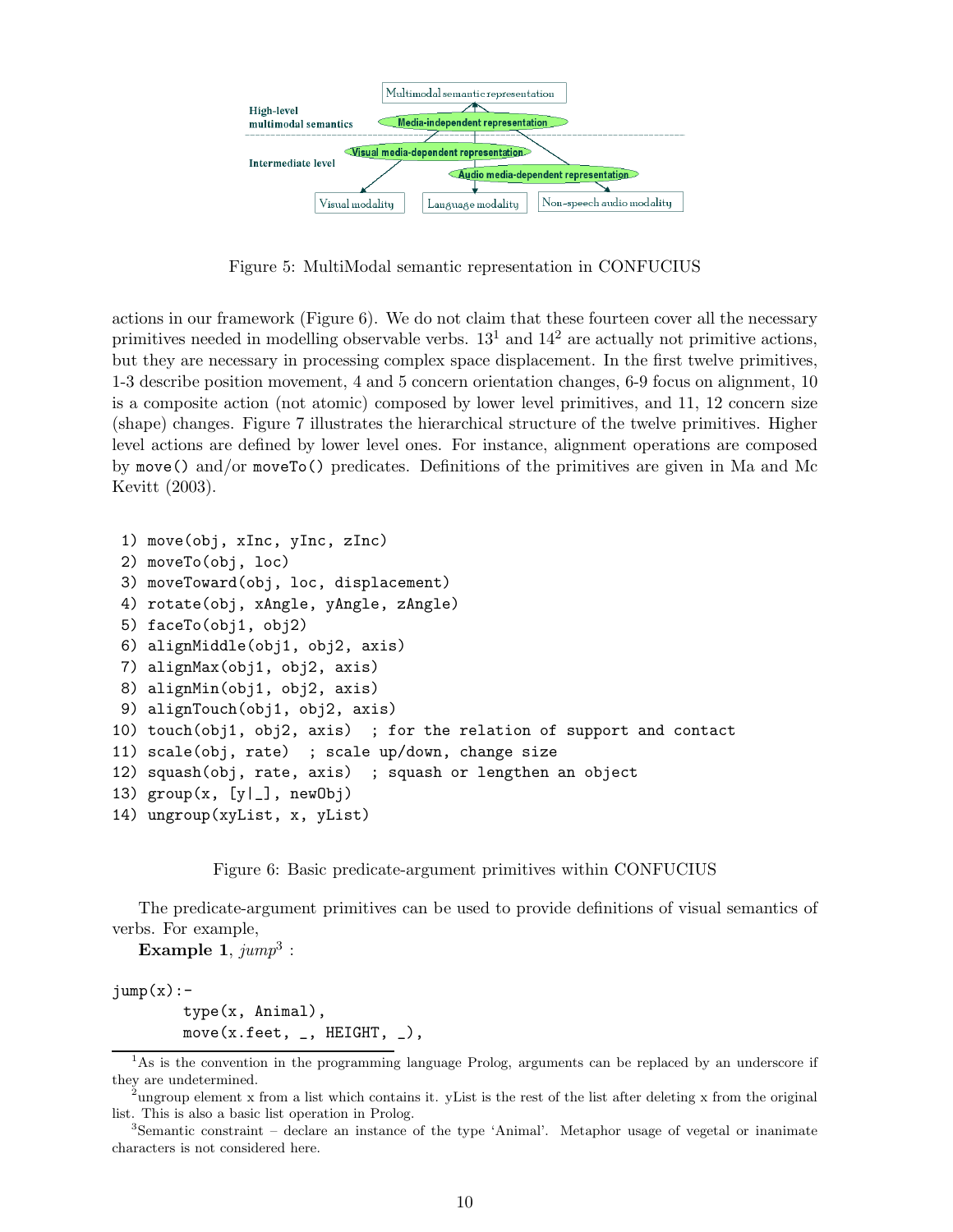

Figure 7: Hierarchical structure of CONFUCIUS' primitives

 $move(x.body, _, HEIGHT, _),$  $move(x.feet, _ - , -HEIGHT, _ -).$ 

## Example 2, *call*:

– as in "A is calling B" (verb tense is not considered here because it is at sentence level rather than word level). This is one word-sense of call where calling is conducted by telephone. Here is the definition of one word-sense of call which is at the first level of the visual semantic verb representation hierarchy:

```
call(a):
```

```
type(a, Person),
type(tel, Telephone),
pickup(a, tel.receiver, a.leftEar),
dial(a, tel.keypad),
speak(a, tel.receiver),
putdown(a, tel.receiver, tel.set).
```
Further examples are given in Ma and Mc Kevitt (2003).

To summarise, in CONFUCIUS we have found that as in CHAMELEON higher-level mediaindependent semantic representations will be important in forms such as XML and frames but also that intermediate-level media-dependent representations will be necessary in order to represent fully correspondences between modalities.

# 5 Discussion

Our experience with MultiModal semantic representation is that the representations required are dependent on the applications at hand and also MultiModal system architectures. This is also clear from the discussions found in Romary (2001), Maybury (2001) and Bunt and Romary (2002). There are requirements for higher-level media-independent representations but also lower-level more media-dependent representations. We argue that producer/consumer, intention (speech acts), semantic-content, and timestamps are four important components of any higherlevel multimodal semantic representation.

Many of the requirements in multimodal semantic representation come from the need to integrate information from different modalities. In terms of language and vision integration there are requirements for mapping the language and visual information into semantic components which can be fused and integrated and will be necessary for answering queries such as "Whose office is this?" In terms of language and computer graphics integration there are requirements for determining the visual meaning of language actions (verbs) so that for example, language can be mapped into graphical presentations automatically. So for example with the verb "close" there could be three visual definitions: closing of a normal door (rotation on y axis), closing of a sliding door (moving on x axis), or closing of a rolling shutter door (a combination of rotation on x axis and moving on y axis).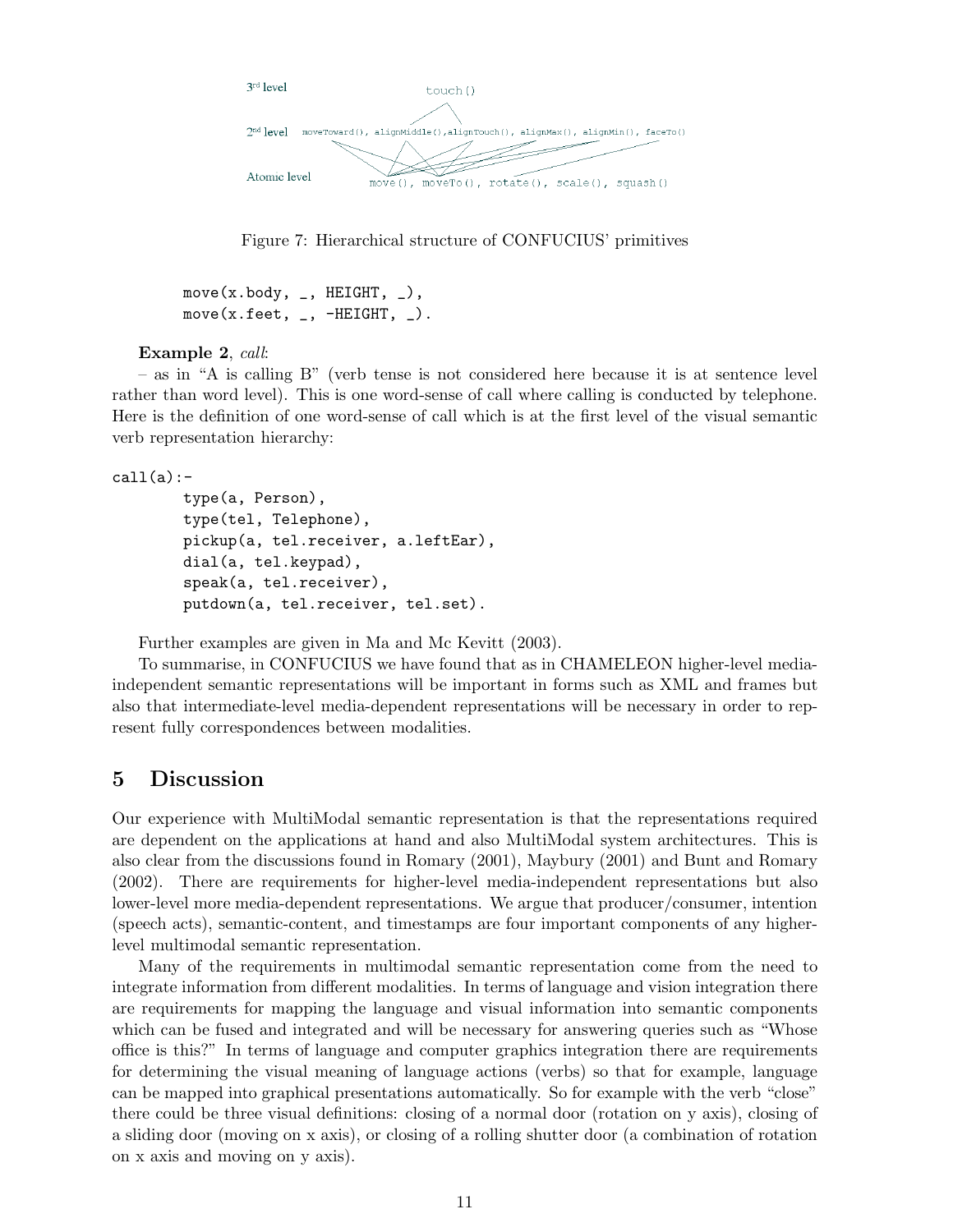Two key problems in language and vision integration are reference (see Brøndsted 1999, Kievet et al. 2001) and spatial relations (see Mc Kevitt 2000, Zelinsky-Wibbelt 1993), i.e. in multimodal systems there are regular deictic references to the visual context and also numerous spatial relations. Hence, it is a necessary requirement for adequate semantic-content representations to incorporate mechanisms for representing spatial relations and reference.

## 6 Conclusion and future work

Although traditional and Intelligent MultiMedia or MultiModal Systems are both concerned with text, voice, sound and video/graphics, with the former the computer has little or no understanding of the meaning of what it is presenting and this is what distinguishes the two. With the current proliferation of multimodal systems the question that everyone is asking is what is the correct multimodal meaning representation. From our experience in developing two multimodal systems, one which integrates the processing of spoken dialogue and vision for both input and output (CHAMELEON) and one which translates text stories into multimodal presentations with 3D graphics, spoken dialogue and non-speech audio (CONFUCIUS) we conclude that multimodal semantic representation: (1) depends on the task at hand, (2) depends on the system architecture, (3) will be necessary at different levels (media-independent and dependent) (4) will have at least the following four important components: *producer/consumer*, *intention (speech acts)*, *semantic-content*, and *timestamps* (5) will have many forms of representation such as frames, XML, formal logics, event-logic truth conditions, X-schemas and f-structs or connectionist models. With respect of multimodal semantic-content there is a requirement of representing two key elements of multimodal systems: reference and spatial relations. With respect of multimodal system architectures there are interesting questions as to where multimodal semantic representations lie in systems and whether all the semantics is contained in one single blackboard (CHAMELEON) or distributed throughout the system (Ymir and SmartKom).

Future work will involve experimenting with various semantic representations and architectures with numerous applications and as we have found with knowledge representation in artificial intelligence it may be the case that no single representation is the correct one but more significant will be how we use the representation and what can be achieved with it in terms of multimodality.

# References

- Ahn, R., R.J. Beun, T. Borghuis, H.C. Bunt and C. van Overveld (1995) The DENK architecture: a fundamental approach to user-interfaces. In *Integration of natural language and vision processing (Vol. I): computational models and systems*, P. Mc Kevitt (Ed.), 267-281. Dordrecht, The Netherlands: Kluwer Academic Publishers.
- Almeida, L., I. Amdal, N. Beires, M. Boualem, L. Boves, E. den Os, P. Filoche, R. Gomes, J.E. Knudsen, K. Kvale, J. Rugelbak, C. Tallec and N. Warakagoda (2002) Implementing and evaluating a multimodal and multilingual tourist guide. In *Proc. of the International CLASS Workshop on Natural, Intelligent and Effective interaction in MultiModal Dialogue Systems*, Copenhagen, Denmark, 28-29 June.
- André, Elisabeth, G. Herzog, and T. Rist (1988) On the simultaneous interpretation of real-world image sequences and their natural language description: the system SOCCER. In *Proceedings of the 8th European Conference on Artificial Intelligence*, 449-454, Munich, Germany.
- André, Elisabeth and Thomas Rist (1993) The design of illustrated documents as a planning task. In *Intelligent multimedia interfaces*, M. Maybury (Ed.), 75-93. Menlo Park, CA: AAAI Press.
- André, E., J. Müller and T. Rist (1996) The PPP persona: a multipurpose animated presentation agent. In *Advanced Visual Interfaces*, T. Catarci, M.F. Constabile, S. Levialdi and G.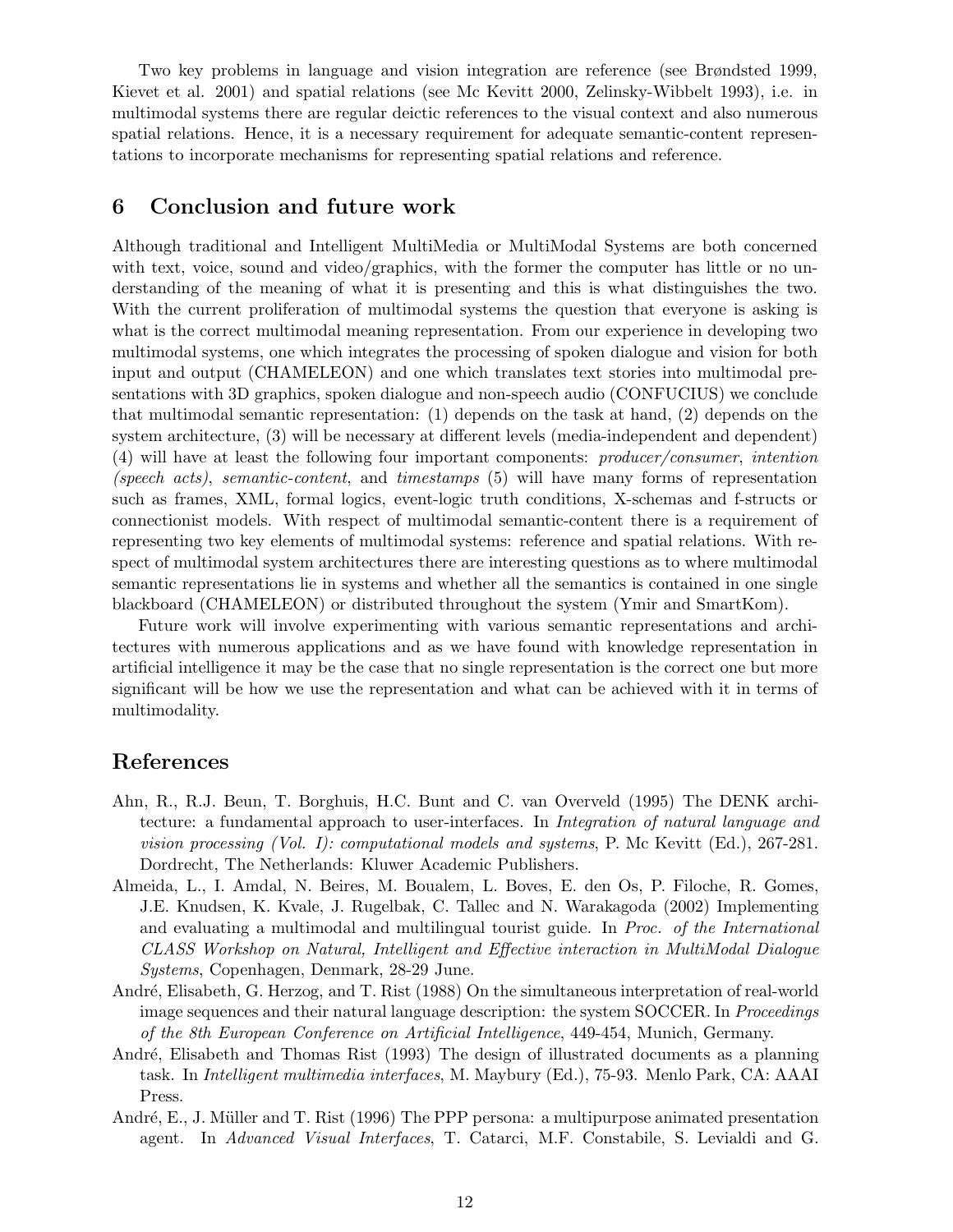Santucci (Eds.), 245-247. New York, USA: ACM Press.

- André, E. and T. Rist (2000) Presenting through performing: on the use of multiple lifelike characters in knowledge-based presentation systems. In *Proc. of the Second International Conference on Intelligent User Interfaces (IUI 2000)*, Los Angeles, CA, USA, 1-8.
- André, E., T. Rist, S. van Mulken, M. Klesen and S. Baldes (2000) The automated design of believeable dialogues for animated presentation teams. In *Embodied conversational agents*, J. Cassell, J. Sullivan, S. Prevost and E. Churchill (Eds.), 220-255. Cambridge, MA: The MIT Press.
- André, E. and T. Rist (2001) Controlling the behaviour of animated presentation agents in the interface: scripting vs. instructing. In *AI Magazine*, 22(4), 53-66.
- Bailey, D., J. Feldman, S. Narayanan & G. Lakoff (1997) Modeling embodied lexical development. In *Proceedings of the Nineteenth Annual Conference of the Cognitive Science Society (CogSci97), 19-24*, Stanford, CA, USA.
- Berners-Lee, T., J. Hendler and O. Lassila (2001) The semantic web. In *Scientific American*, May.
- Brøndsted, T. (1999) Reference problems in CHAMELEON. In *Proc. of the ESCA Tutorial and Research Workshop on Interactive Dialogue in MultiModal Systems (IDS-99)*, Paul Dalsgaard, Paul Heisterkamp and Chin-Hui Lee (Eds.), 133-136. Kloster Irsee, Germany, June.
- Brøndsted, T., P. Dalsgaard, L.B. Larsen, M. Manthey, P. Mc Kevitt, T.B. Moeslund & K.G. Olesen (1998) *A platform for developing Intelligent MultiMedia applications*. Technical Report R-98-1004, Center for PersonKommunikation (CPK), Institute of Electronic Systems (IES), Aalborg University, Denmark, May.
- Brøndsted, T., P. Dalsgaard, L.B. Larsen, M. Manthey, P. Mc Kevitt, T.B. Moeslund & K.G. Olesen (2001) The IntelliMedia WorkBench - an Environment for Building Multimodal Systems. In *Advances in Cooperative Multimodal Communication: Second International Conference, CMC'98, Tilburg, The Netherlands, January 1998, Selected Papers*, H. Bunt and R.J. Beun (Eds.), 217-233. Lecture Notes in Artificial Intelligence (LNAI) series, LNAI 2155, Berlin, Germany: Springer Verlag.
- Bunt, H.C., R. Ahn, R.J. Beun, T. Borghuis and C. van Overveld (1998) Multimodal cooperation with the DENK system. In *Multimodal Human-Computer Communication*, H.C. Bunt, R.J. Beun and T. Borghuis (Eds.), 1-12. Berlin, Germany: Springer-Verlag.
- Bunt, H. and L. Romary (2002) Towards multimodal content representation. In *International standards of terminology and language resources management*, LREC 2002, Las Palmas, Spain.
- Carenini, G., F. Pianesi, M. Ponzi and O. Stock (1992) *Natural language generation and hypertext access*. IRST Technical Report 9201-06, Instituto Per La Scientifica E Tecnologica, Loc. Pant e Di Povo, I-138100 Trento, Italy.
- Cassell, J., J. Sullivan, S. Prevost and E. Churchill (Eds.) (2000) *Embedded conversational agents*. Cambridge, MA: MIT Press.
- Cassell, J., H. Vilhjalmsson and T. Bickmore (2001) BEAT: the behaviour expression animation toolkit. In *SIGGRAPH 2001 Conference Proceedings*, Los Angeles, August 12-17, 477-486.
- Chai, J. S. Pan and M.X. Zhou (2002) MIND: semantics based multimodal interpretation framework. In *Proc. of the International CLASS Workshop on Natural, Intelligent and Effective interaction in MultiModal Dialogue Systems*, Copenhagen, Denmark, 28-29 June.
- Coyne, B & R. Sproat (2001) WordsEye: an automatic text-to-scene conversion system. In *AT&T Labs. Computer Graphics Annual Conference, SIGGRAPH 2001 Conference Proceedings*, Los Angeles, Aug 12-17, 487-496.
- DAML+OIL (2002) *DAML+OIL reference description*. http://www.w3.org/TR/daml+oil-reference.
- Denis, M. and M. Carfantan (Eds.) (1993) *Images et langages: multimodalité et modelisation cognitive*. Actes du Colloque Interdisciplinaire du Comité National de la Recherche Scientifique, Salle des Conférences, Siège du CNRS, Paris, April.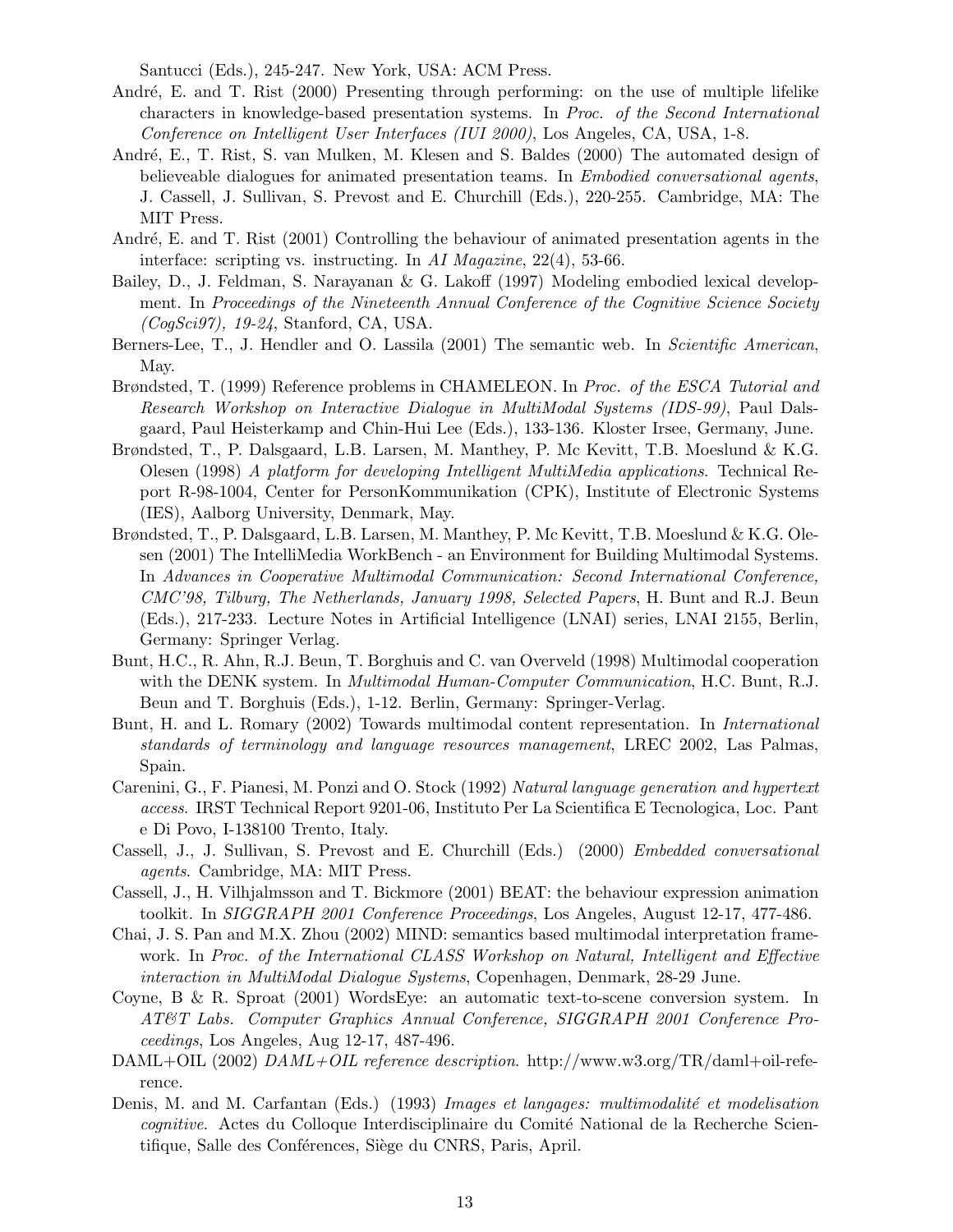Dennett, Daniel (1991) *Consciousness explained*. Harmondsworth: Penguin.

- Feldman, J., G. Lakoff, D. Bailey, S. Narayanan, T. Regier and A. Stolcke (1996)  $L_0$  the first five years of an automated language acquisition project. In *Integration of natural language and vision processing (Vol. III): theory and grounding representations*, P. Mc Kevitt (Ed.), 205-231. Dordrecht, The Netherlands: Kluwer Academic Publishers.
- Fink, G.A., N. Jungclaus, H. Ritter, and G. Sagerer (1995) A communication framework for heterogeneous distributed pattern analysis. In *Proc. International Conference on Algorithms and Applications for Parallel Processing*, V. L. Narasimhan (Ed.), 881-890. IEEE, Brisbane, Australia.
- Granström, Björn, David House and Inger Karlsson (Eds.) (2002) *Multimodality in language and Speech systems*. Dordrecht, The Netherlands: Kluwer Academic Publishers.
- Grumbach, A. (1996) Grounding symbols into perceptions. In *Integration of natural language and vision processing (Vol. III): theory and grounding representations*, P. Mc Kevitt (Ed.), 233-248. Dordrecht, The Netherlands: Kluwer Academic Publishers.
- Herzog, G. and G. Retz-Schmidt (1990) Das System SOCCER: Simultane Interpretation und naturalichsprachliche Beschreibung zeitveranderlicher Szenen. In *Sport und Informatik*, J. Perl (Ed.), 95-119. Schorndorf: Hofmann.
- Herzog, G., C.-K. Sung, E. Andre, W. Enkelmann, H.-H. Nagel, T. Rist, and W. Wahlster (1989) Incremental natural language description of dynamic imagery. In *Wissenbasierte Systeme. 3. Internationaler GI-Kongress*, C. Freksa and W. Brauer (Eds.), 153-162. Berlin: Springer-Verlag.
- Kievet, L, P. Piewek, R. Jan-Beun and H. Bunt (2001) Multimodal cooperative resolution of referential expressions in the DENK system. In *Advances in Cooperative Multimodal Communication: Second International Conference, CMC'98, Tilburg, The Netherlands, January 1998, Selected Papers*, H.C. Bunt and R.J. Beun (Eds.), 197-214. Lecture Notes in Artificial Intelligence (LNAI) series, LNAI 2155, Berlin, Germany: Springer-Verlag.
- Kosslyn, S.M. and J.R. Pomerantz (1977) Imagery, propositions and the form of internal representations. In *Cognitive Psychology*, 9, 52-76.
- Ma, Minhua and Paul Mc Kevitt (2003) Semantic representation of events in 3D animation. In *Proc. of the Fifth International Workshop on Computational Semantics (IWCS-5)*, Harry Bunt, Reinhard Muskens and Elias Thiesse (Eds.). Tilburg University, Tilburg, The Netherlands, January.
- Maaβ, Wolfgang, Peter Wizinski, Gerd Herzog (1993) *VITRA GUIDE: Multimodal route descriptions for computer assisted vehicle navigation*. Bereich Nr. 93, Universitat des Saarlandes, FB 14 Informatik IV, Im Stadtwald 15, D-6600, Saarbrucken 11, Germany, February.
- Maybury, Mark (1991) Planning multimedia explanations using communicative acts. In *Proceedings of the Ninth American National Conference on Artificial Intelligence (AAAI-91)*, Anaheim, CA, July 14-19.
- Maybury, Mark (Ed.) (1993) *Intelligent multimedia interfaces*. Menlo Park, CA: AAAI Press.
- Maybury, Mark (Ed.) (1997) *Intelligent multimedia information retrieval*. Menlo Park, CA: AAAI/MIT Press.
- Maybury, M. (2001) *Would you build your dream house without a blueprint?, Working group on software architectures for MultiModal Systems (WG 3)*. International Seminar on Coordination and Fusion in MultiModal Interaction, Schloss Dagstuhl International Conference and Research Center for Computer Science, Wadern, Saarland, Germany, 29 October - 2 November. (http://www.dfki.de/˜wahlster/Dagstuhl Multi Modality/WG 3 The Architecture Dream Team/index.html).
- Maybury, Mark and Wolfgang Wahlster (Eds.) (1998) *Readings in intelligent user interfaces*. Los Altos, CA: Morgan Kaufmann Publishers.
- Mc Kevitt, Paul (1994) Visions for language. In *Proceedings of the Workshop on Integration of Natural Language and Vision processing*, Twelfth American National Conference on Artificial Intelligence (AAAI-94), Seattle, Washington, USA, August, 47-57.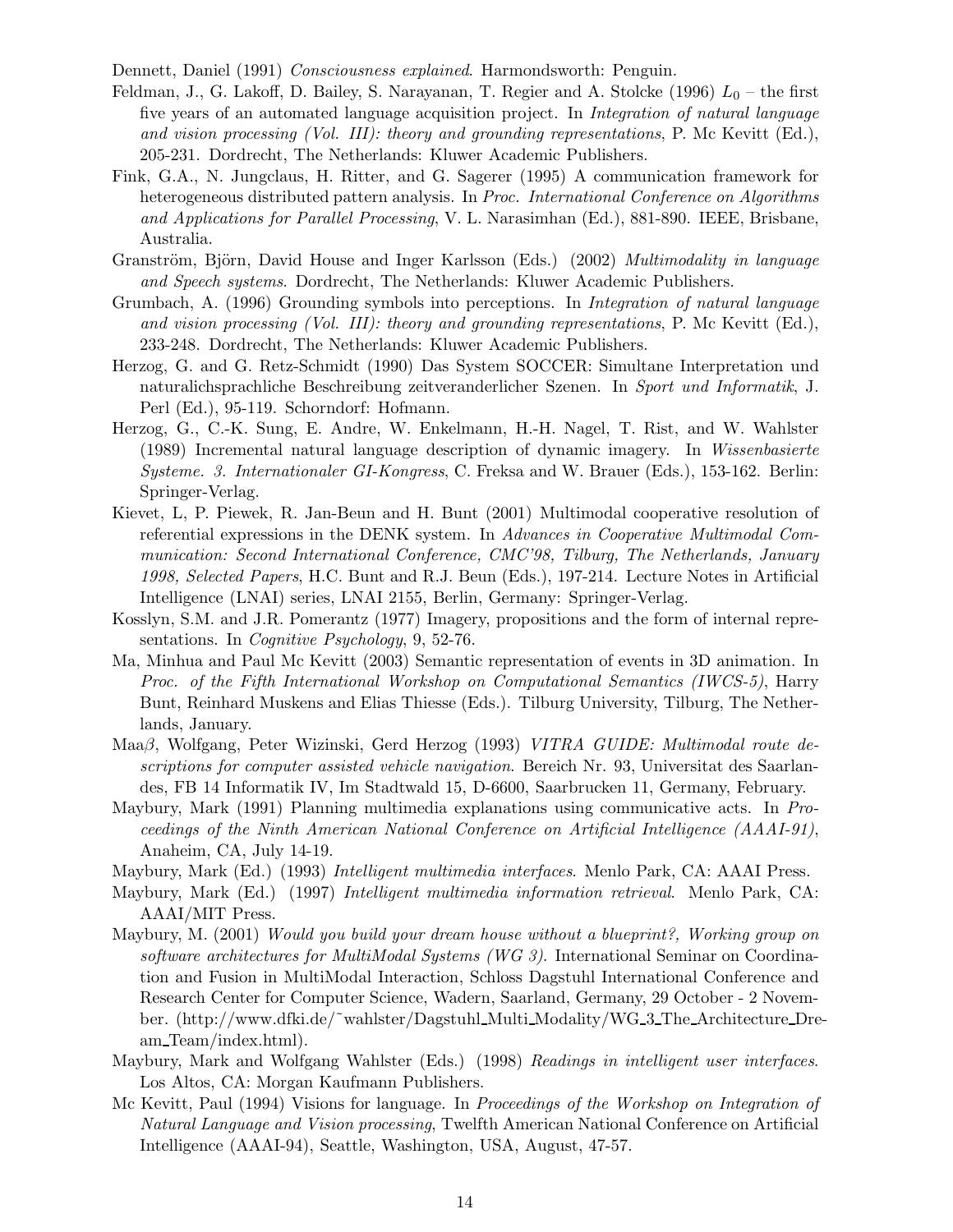- Mc Kevitt, Paul (Ed.) (1995/1996) *Integration of Natural Language and Vision Processing (Vols. I-IV)*. Dordrecht, The Netherlands: Kluwer-Academic Publishers.
- Mc Kevitt, Paul (2000) CHAMELEON meets spatial cognition. In *Spatial cognition*, Sean O Nuallain (Ed.), 149-170. US: John Benjamins, Also in, Proceedings of MIND-III: The Annual Conference of the Cognitive Science Society of Ireland, Theme: Spatial Cognition, Mary Hegarty and Seán O Nualláin (Eds.), Part II, 70-87. Dublin City University (DCU), Dublin, Ireland, August, 1998.
- Mc Kevitt, Paul and Paul Dalsgaard (1997) A frame semantics for an IntelliMedia TourGuide. In *Proceedings of the Eighth Ireland Conference on Artificial Intelligence (AI-97), Volume 1*, 104-111. University of Ulster, Magee, Derry, Northern Ireland, September.
- Mc Kevitt, Paul, Seán Ó Nualláin and Conn Mulvihill (Eds.) (2002) *Language, vision and music*. Amsterdam, The Netherlands: John Benjamins Publishing Co..
- Minsky, M. (1975) A Framework for representing knowledge. In *Readings in knowledge representation*, R. Brachman and H. Levesque (Eds.), 245-262. Los Altos, CA: Morgan Kaufmann.
- Narayanan, S., D. Manuel, L. Ford, D. Tallis & M. Yazdani (1995) Language visualisation: applications and theoretical foundations of a primitive-based approach. In *Integration of Natural Language and Vision Processing (Volume II): Intelligent Multimedia*, P. Mc Kevitt (Ed.), 143-163. Dordrecht, The Netherlands: Kluwer Academic Publishers.
- Neumann, B. and H.-J. Novak (1986) NAOS: Ein System zur naturalichsprachlichen Beschreibung zeitveranderlicher Szenen. In *Informatik. Forschung und Entwicklung*, 1(1): 83-92.
- Okada, Naoyuki (1996) Integrating vision, motion and language through mind. In *Integration of Natural Language and Vision Processing, Volume IV, Recent Advances*, Mc Kevitt, Paul (ed.), 55-80. Dordrecht, The Netherlands: Kluwer Academic Publishers.
- Okada, Naoyuki (1997) Integrating vision, motion and language through mind. In *Proceedings of the Eighth Ireland Conference on Artificial Intelligence (AI-97), Volume 1*, 7-16. University of Ulster, Magee, Derry, Northern Ireland, September.
- OWL (2002) *Feature synopsis for OWL Lite and OWL*. http://www.w3.org/TR/WD-owl-features-2020729/.
- Partridge, Derek (1991) *A new guide to Artificial Intelligence*. Norwood, New Jersey: Ablex Publishing Corporation.
- Pentland, Alex (Ed.) (1993) *Looking at people: recognition and interpretation of human action*. IJCAI-93 Workshop (W28) at The 13th International Conference on Artificial Intelligence (IJCAI-93), Chambéry, France, EU, August.
- Pylyshyn, Zenon (1973) What the mind's eye tells the mind's brain: a critique of mental imagery. In *Psychological Bulletin*, 80, 1-24.
- Reithinger, N. (2001) *Media coordination in SmartKom*. International Seminar on Coordination and Fusion in MultiModal Interaction, Schloss Dagstuhl International Conference and Research Center for Computer Science, Wadern, Saarland, Germany, 29 October - 2 November. (http://www.dfki.de/˜wahlster/Dagstuhl Multi Modality/Media Coordination In SmartKom/index.html).
- Reithinger, N., C. Lauer and L. Romary (2002) MIAMM Multidimensional information access using multiple modalities. In *Proc. of the International CLASS Workshop on Natural, Intelligent and Effective interaction in MultiModal Dialogue Systems*, Copenhagen, Denmark, 28-29 June.
- Retz-Schmidt, Gudala (1991) Recognizing intentions, interactions, and causes of plan failures. In *User Modelling and User-Adapted Interaction*, 1: 173-202.
- Retz-Schmidt, Gudala and Markus Tetzlaff (1991) *Methods for the intentional description of image sequences*. Bereich Nr. 80, Universitat des Saarlandes, FB 14 Informatik IV, Im Stadtwald 15, D-6600, Saarbrucken 11, Germany, EU, August.
- Rich, Elaine and Kevin Knight (1991) *Artificial Intelligence*. New York: McGraw-Hill.
- Rickheit, Gert and Ipke Wachsmuth (1996) Collaborative Research Centre "Situated Artificial Communicators" at the University of Bielefeld, Germany. In *Integration of Natural Lan-*